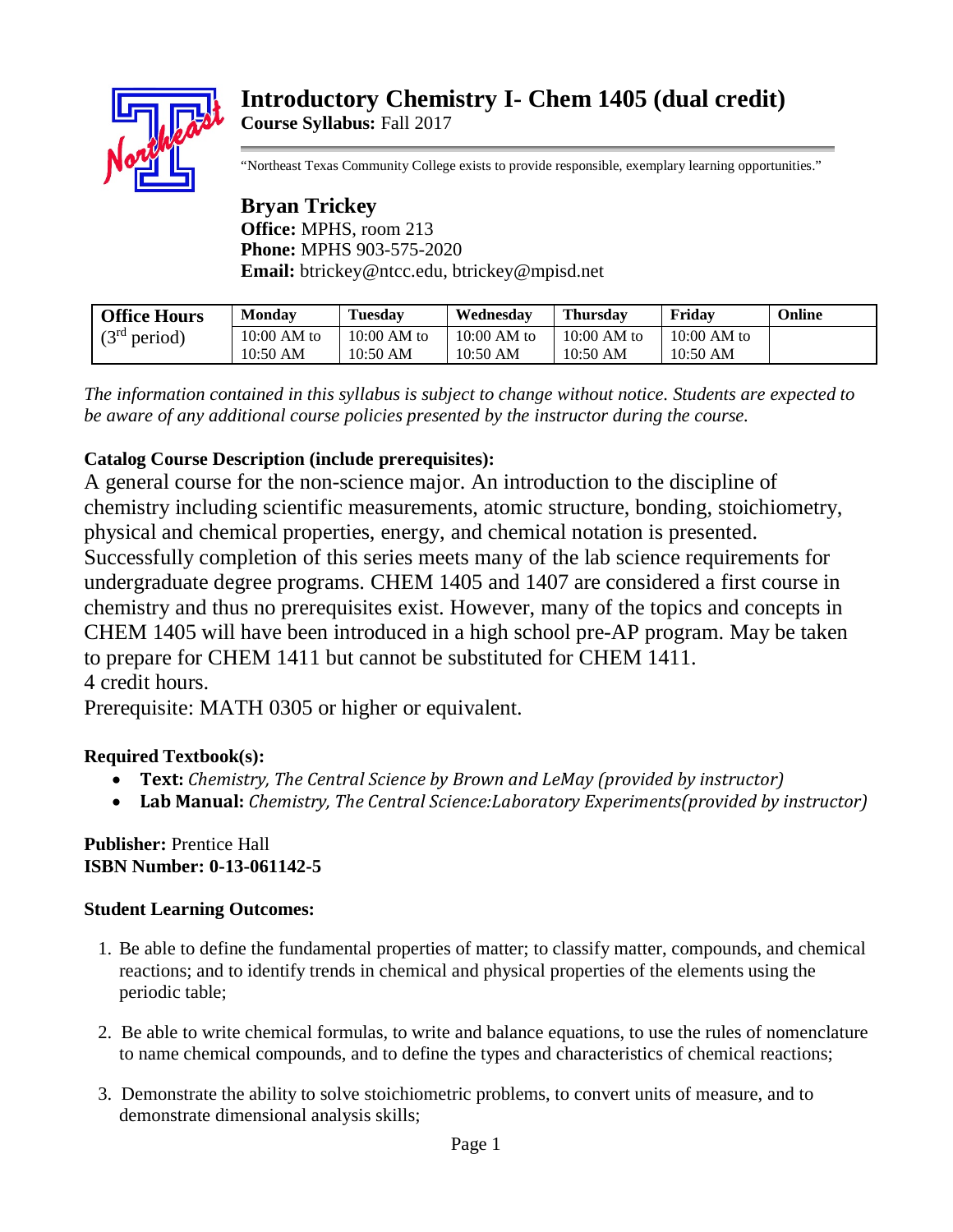- 4. Obtain and introductory understanding of quantum mechanics, be able to apply the octet rule, draw resonance structures, and use VSEPR, valence bond, and molecular orbital theories;
- 5. Use the gas laws and basics of the Kinetic Molecular Theory to solve gas problems, determine the role of energy in chemical reactions, and solve thermochemistry problems; and
- 6. Use basic apparatus and apply experimental methodologies used in the chemistry laboratory.
- 7. Demonstrate safe and proper handling of laboratory equipment and chemicals.
- 8. Conduct basic laboratory experiments with proper laboratory techniques.
- 9. Working in teams of two, demonstrate use of critical thinking and scientific problem-solving skills in the laboratory including the ability to carry out experiments in a safe and efficient manner. Laboratory reports will be used to test the ability of students to work in teams and to interpret and to communicate results effectively in writing.

#### *Assessment and Grading*

Evaluations will be based on homework and lab assignments, discussions, quizzes, exams and a comprehensive final exam.

The percent breakdown is as follows: Homework 20% Quizzes 10% Labs  $25\%$ Exams 30% Final Exam 15%

Learning objectives will be assessed through: quizzes, exams, labs, discussions, and a comprehensive final exam. In some cases quizzes and labs will utilize online resources such as NTCC Blackboard accounts or interactive internet sites. In all cases the actual assignment and due dates will be communicated in class and using Blackboard.

#### Quizzes/Homework

Quizzes will be short and very specific in their scope. The quiz format will vary and may take place in class or can be administered online. Homework will usually consist of problem sets from the text book or administered online.

#### Laboratory Assignments

Work in the laboratory is central to the topic of chemistry. Experiments performed in the chemistry laboratory can only be completed in the laboratory. If students miss an experiment is will be the student's responsibility for making up the experiment before or after school. Lab information will be provided by the instructor. Due to limitations of time in the classroom students will often be required to complete pre lab tasks or write lab procedures before working in the lab. Occasionally virtual lab experiments will be assigned utilizing internet resources. If a student does not have internet access at home they can complete these assignments in the high school library or my classroom before or after school.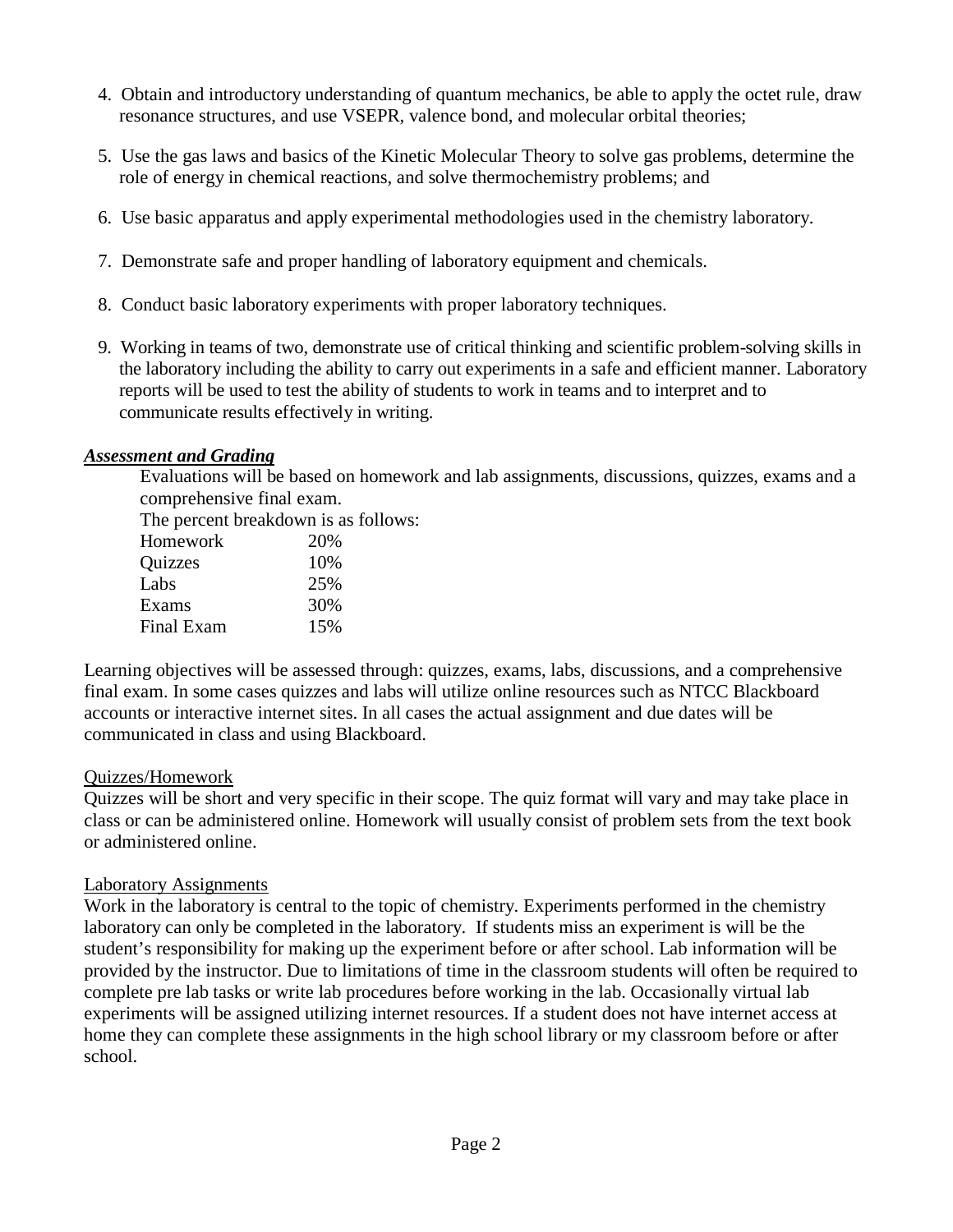### Exams

All exams will be announced prior to taking the exam and will be posted online. Each exam will cover assigned readings, class lectures, discussion, homework and quizzes. The format of exams will generally be multiple choice and problem solving. During the course of each semester 4 exams will be administered. Students will be able to utilize instructor provide reference information such as periodic table and equations.

### Final Exam

The final exam is comprehensive and covers all chapters and topics discussed during each semester. The format of the final exam will be multiple choice.

A final grade for the course will be based on the following scale:

| Grade         | % of Total Points |
|---------------|-------------------|
| A             | 90 to 100         |
| B             | 80 to 89          |
| $\mathcal{C}$ | 70 to 79          |
| D             | 60 to 69          |
| F             | $0$ to 59         |
|               |                   |

### **Student Responsibilities/Expectations:**

Any assignment, lab, or test that is not completed by the assigned due date will be graded as is or assigned a zero.

The last day to drop the course with a grade of W is **Tuesday, Nov 21, 2017.** If circumstances require you to withdraw from this course, you must do so by that date. It is the **student's responsibility** to initiate the withdrawal with the registrar's office. **Failure to officially withdraw will result in your receiving a grade of F.**

### **NTCC Academic Honesty Statement:**

"Students are expected to complete course work in an honest manner, using their intellects and resources designated as allowable by the course instructor. Students are responsible for addressing questions about allowable resources with the course instructor. NTCC upholds the highest standards of academic integrity. This course will follow the NTCC Academic Honesty policy stated in the Student Handbook."

### **Academic Ethics**

The college expects all students to engage in academic pursuits in a manner that is beyond reproach. Students are expected to maintain complete honesty and integrity in their academic pursuit. Academic dishonesty such as cheating, plagiarism, and collusion is unacceptable and may result in disciplinary action. Refer to the student handbook for more information on this subject.

## **ADA Statement:**

It is the policy of NTCC to provide reasonable accommodations for qualified individuals who are students with disabilities. This College will adhere to all applicable federal, state, and local laws, regulations, and guidelines with respect to providing reasonable accommodations as required to afford equal educational opportunity. It is the student's responsibility to request accommodations. An appointment can be made with Shannin Garrett, Academic Advisor/Coordinator of Special Populations located in the College Connection. She can be reached at 903-434-8218. For more information and to obtain a copy of the Request for Accommodations, please refer to the [NTCC website -](http://www.ntcc.edu/index.php?module=Pagesetter&func=viewpub&tid=111&pid=1) Special [Populations.](http://www.ntcc.edu/index.php?module=Pagesetter&func=viewpub&tid=111&pid=1)